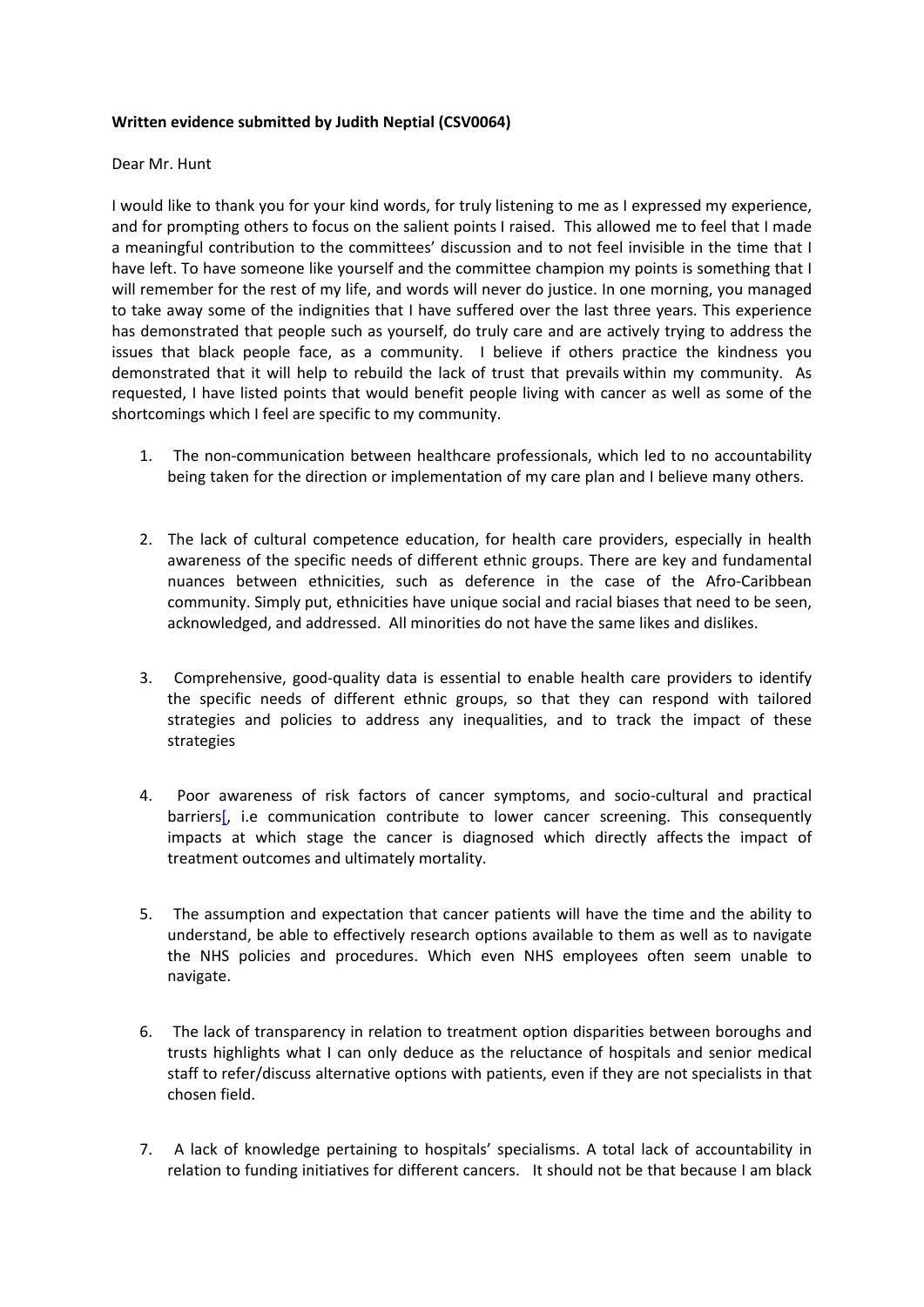woman and have a stomach cancer that my chances are significantly lower than a white woman who is diagnosed with breast cancer. I totally accept given the demographic of the country that my survival rates will be less but not so significantly.

- 8. A consistent person to advocate for the needs of the patient that is independent of the hospital.
- 9. The impact of Covid has led to an overall higher mortality rate in black cancer patients, this is due to the disparities in socio-economic living conditions, which has always impacted health care inequalities, as well highlight the cancer healthcare postcode lottery phenomenon.
- 10. Creating a care plan which is not collaborative. Meaning, if the general route of chemotherapy is not agreed accepted or agreed upon with the patient, then patients can be left in an 'orphanless', situation with no health care provider willing to take on their care. Unfortunately, I have experience of the same.
- 11. Cancer patients are only screened for the area where the primary cause of cancer is initially found. This leads to many cancer patients being unable to protect themselves sufficiently through access to screening services for other parts of their body, as when cancer resurfaces, it is nearly always in another part of the body - this was my experience. At least 3 women in my 'From MeTo You' group shared the same experiences; they were told that they were cancer free and consequently denied further screening. Only for them to lose their battle with the disease when the cancer resurfaced aggressively in other parts of their body. If their concerns had been listened to, or been made aware of the possibility of this happening, then they may have been alive today. Simply put - they did not feel that they could or should challenge the opinions of the medical profession. This imbalance of power and privilege, I believe was a contributing factor to management of their illness and ultimately, their deaths.
- 12. The process for obtaining a second opinion is extremely difficult for a patient to navigate and their care team are aways informed which should not be the case. As cancer patients are extremely vulnerable and should not have the added burden of having to explain to their care team why they feel they need an alternative opinion. Compounding this fact is that, the more senior the medical professional is, the less likely they are to be open to being challenged.
- 13. There is a complete lack of trust between ethnic minorities and the NHS who need to work far more effectively with grass roots organisations such as '**From Me To You',** to bridge this gap and provide a comprehensive break down of the needs of those communities. We need organisations that are consistent and do not disappear due to a lack of funding, there need to be provisions for these organisations to act independently so they can give a true and honest account of the needs of their communities, without having to worry about funding initiatives.
- 14. Cancer patients often are treated the same as people who do not work/ 'work shy'. But cancer is not a choice and should not be judged in this way.